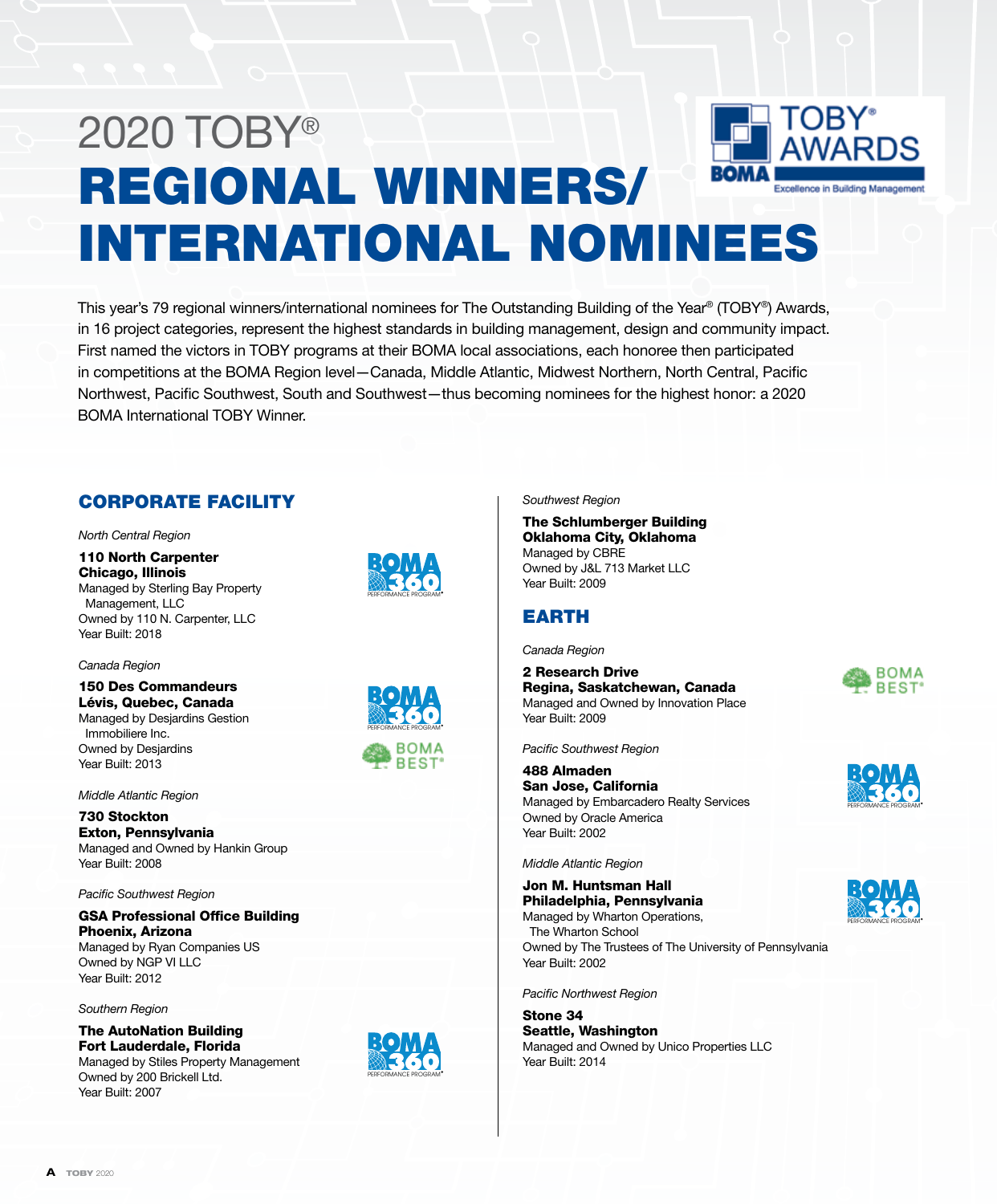# HISTORICAL BUILDING

#### *Canada Region*

25 King Street West Toronto, Ontario, Canada Managed by QuadReal Property Group Limited Partnership Owned by British Columbia Investment Management Corporation (BCI) Year Built: 1931

*Middle Atlantic Region*

Graybar Building New York, New York Managed and Owned by SL Green Realty Corp. Year Built: 1927

*Southern Region*

Jessie Ball duPont Center Jacksonville, Florida Managed by CBRE Owned by Jessie Ball duPont Fund Year Built: 1965

*North Central Region*

Rookery Chicago, Illinois Managed by The John Buck Company Owned by The Rookery LP Year Built: 1888

*Pacific Southwest Region*

The CalEdison Los Angeles, California Managed by Rising Realty Partners Owned by CalEdison Owner, LLC Year Built: 1931

### INDUSTRIAL BUILDING

*Canada Region*

9050 Airport Road Brampton, Ontario, Canada Managed by Oxford Properties Group

Owned by Industrial 5000 Real Estate Investments Inc. Year Built: 2000

*North Central Region*

Butterfield 4000 Oak Brook, Illinois Managed and Owned by Duke Realty Year Built: 2016

*Pacific Southwest Region*

#### Depot Park Sacramento, California Managed by Cushman & Wakefield

Owned by BRE Depot Park LLC, a Link Industrial Property Year Built: 1946







Lockheed Martin Tampa, Florida Managed by CBRE Owned by IC Industrial REIT Year Built: 1997

### MEDICAL OFFICE BUILDING

*Southwest Region*

Baylor Scott & White Charles A. Sammons Cancer Center Dallas, Texas Managed and Owned by Physicians Realty Trust Year Built: 2011

*North Central Region*

Lavin Family Pavilion Chicago, Illinois Managed by Northwestern Memorial HealthCare Owned by Northwestern Memorial Hospital Year Built: 2014

#### *Southern Region*

NSH Cherokee Towne Lake Medical Office Building Canton, Georgia Managed by Realty Trust Group Owned by Physicians Realty Trust Year Built: 2013

### MIXED-USE BUILDING

*Southern Region*

Carolina Square Raleigh, North Carolina Managed by CBRE | Raleigh Owned by Northwood Ravin Year Built: 2017



*Middle Atlantic Region*

FMC Tower at Cira Centre South Philadelphia, Pennsylvania Managed by Brandywine Realty Trust Owned by Brandywine Cira Walnut I, LP Year Built: 2014

*Canada Region*

MaRS West Tower Toronto, Ontario, Canada Managed by MaRS Real Estate Owned by MaRS Phase II Investment Trust Inc. Year Built: 2014

*Southwest Region*

Pavilion in the Park Little Rock, Arkansas Managed by Colliers International Owned by Vivacat Investors, LLC Year Built: 1985













PERFORMANCE PROGRAM

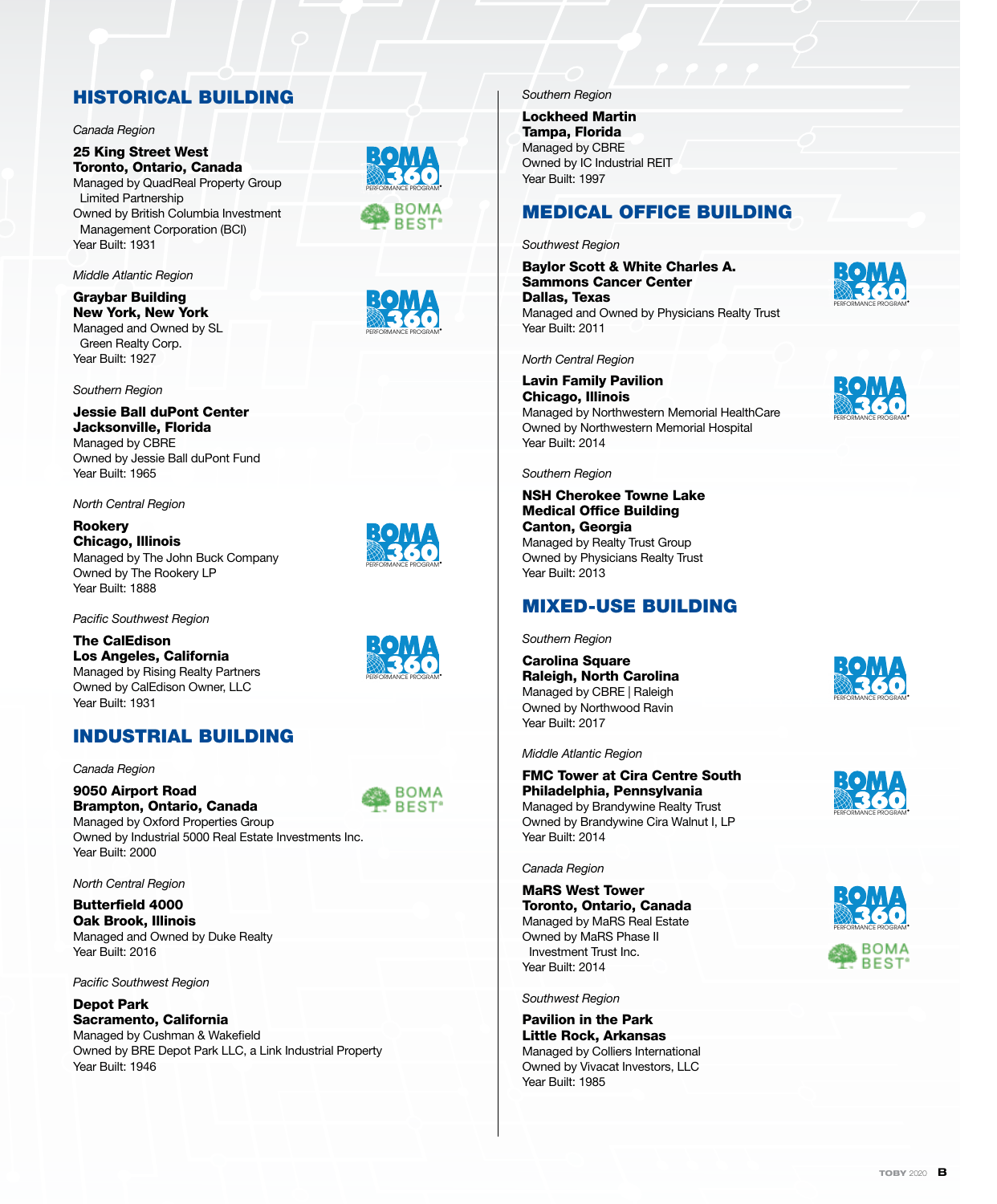### PUBLIC ASSEMBLY BUILDING

#### *Canada Region*

Halifax Central Library Halifax, Nova Scotia, Canada Managed and Owned by Halifax Regional Municipality Year Built: 2014

#### *North Central Region*

Harold Washington Library Center Chicago, Illinois Managed by CBRE Owned by City of Chicago Year Built: 1991

*Middle Atlantic Region*

Phoenixville Foundry Exton, Pennsylvania Managed and Owned by Hankin Group Year Built: 1882

#### *Southern Region*

Tri-Rail Pompano Beach Train Station, Corporate Office and Public Parking Garage Pompano Beach, Florida Managed by Stiles Property Management Owned by South Florida Regional Transportation Year Built: 2016

*Pacific Southwest Region*

Whitney Ranch Recreation Center Henderson, Nevada Managed and Owned by City of Henderson Year Built: 2000

### RENOVATED BUILDING

*North Central Region*

1 North Dearborn Chicago, Illinois Managed by MB Real Estate Services Inc. Owned by OND Property LLC Year Built: 1929

*Canada Region*

#### 101 McNabb Street Markham, Ontario, Canada Managed by Crown Property Management Inc. Owned by OP Trust Office Inc.



PERFORMANCE PROGRAM

**BOMA BEST** 

*Southern Region*

Year Built: 1984

#### Doctor's Center at Emory St. Joseph's Hospital Atlanta, Georgia

Managed by Lillibridge Healthcare Services Inc. Owned by LHT North Atlanta, LLC Year Built: 1980

*Pacific Southwest Region*

Playa District Los Angeles, California Managed and Owned by EQ Office Year Built: 1987

*Midwest Northern Region*

#### **TractorWorks** Minneapolis, Minnesota

Managed by City Center Real Estate Services Owned by TractorWorks LLC Year Built: 1902

### **RETAIL**

#### *Southern Region*

SouthPark Village Shopping Center Raleigh, North Carolina Managed by CBRE | Raleigh Owned by Optimus Springs, LLC Year Built: 2009

#### *Canada Region*

#### Yorkdale Shopping Centre Toronto, Ontario, Canada

Managed by Oxford Properties Group Owned by Alberta Investment Management Corporation (AIMCo) and Ontario Municipal Employees' Retirement System (OMERS) via subsidiary Oxford Properties Group Year Built: 1964

### SUBURBAN OFFICE PARK LOW-RISE

*Southern Region*

Highland Oaks Tampa, Florida Managed by Cushman & Wakefield Owned by PRII Highland Oaks, LLC Year Built: 1999

*Southwest Region*

Las Cimas II & III Austin, Texas Managed by Cushman & Wakefield Owned by Las Cimas Owner, LP Year Built: 2001

#### *Pacific Southwest Region*

Pleasanton Corporate Commons Pleasanton, California Managed by Hines Owned by UBS Year Built: 2000

*Middle Atlantic Region*

The Center at Corporate Drive Burlington, Massachusetts Managed by CBRE-NE, Inc. Owned by Spear Street Capital Year Built: 1990







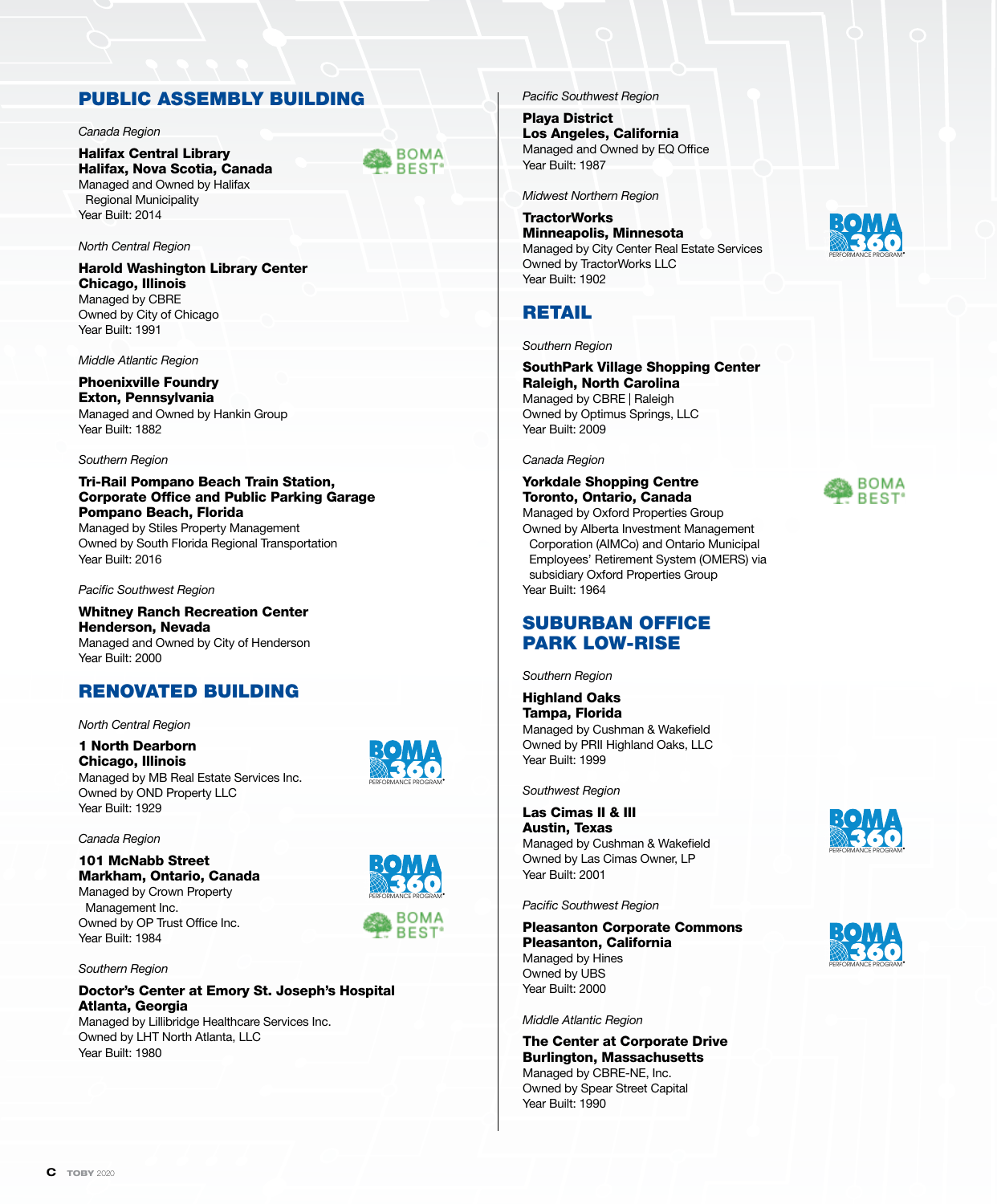### SUBURBAN OFFICE PARK MID-RISE

*Middle Atlantic Region*

### 200 & 400 Bridgewater Crossings Bridgewater, New Jersey

Managed by Piedmont Office Management, LLC Owned by Piedmont Office Realty Trust, Inc. Year Built: 2002

*Southern Region*

#### Corporate Center I-IV at International Plaza Tampa, Florida

Managed by Cousins Properties Owned by Cousins International Plaza LLC Year Built: 1999

*Southwest Region*

#### Greenhill Towers Addison, Texas Managed by Holt Lunsford Commercial Owned by Codina Partners Year Built: 1985

*Canada Region*

#### Mississauga City Centre Mississauga, Ontario, Canada Managed by Morguard Investments Limited Owned by Morguard Corporation and MCC Ontario Limited Year Built: 1969

*Pacific Southwest Region*

#### The Water Garden Santa Monica, California Managed by CBRE Owned by JPMorgan Year Built: 1990

# UNDER 100,000 SQ FT

*Southern Region*

11 Corporate Boulevard Atlanta, Georgia Managed by The RMR Group LLC Owned by Government Properties Income Trust LLC Year Built: 1968

*Pacific Southwest Region*

100 View Burlingame, California Managed by Cushman & Wakefield Owned by 500 Mountain View LLC Year Built: 1985

*Middle Atlantic Region*

707 Eagleview Blvd. Exton, Pennsylvania Managed and Owned by Hankin Group Year Built: 1999



PERFORMANCE PROGRAM



# 100,000-249,999 SQ FT

*Southwest Region*

FOURTEEN5 Dallas, Texas Managed by Cawley Partners Owned by 14555 Building Owner LLC Year Built: 2018

*Middle Atlantic Region*

160 Gould Street Boston, Massachusetts Managed by Cushman & Wakefield Owned by James Campbell Company LLC Year Built: 1987

*Canada Region*

#### 351 Water St. John's, Newfoundland and Labrador, Canada Managed by East Port Properties Limited Owned by TD Greystone Managed Investments Year Built: 2014

*North Central Region*

1515 West Webster Chicago, Illinois Managed by Sterling Bay Property Management, LLC Owned by 1511 W. Webster, LLC Year Built: 2018

*Midwest Northern Region*

### Kraus-Anderson Headquarters Minneapolis, Minnesota

Managed by Kraus-Anderson Realty Company Owned by Kraus-Anderson Companies LLC Year Built: 2016

*Pacific Southwest Region*

Tustin Centre Santa Ana, California Managed by Greenlaw Owned by Tustin Centre Property Owner, LLC Year Built: 1991

*Southern Region*

Waterford Plaza Tampa, Florida Managed and Owned by Parmenter Realty Partners Year Built: 1986

## 250,000-499,999 SQ FT

*North Central Region*

One Towne Square Southfield, Michigan Managed by REDICO Owned by Allied Phase One Venture, LLC Year Built: 1992













BOMA **BEST** 

PERFORMANCE PROGRAM

PERFORMANCE PROGRAM

PERFORMANCE PROGRAM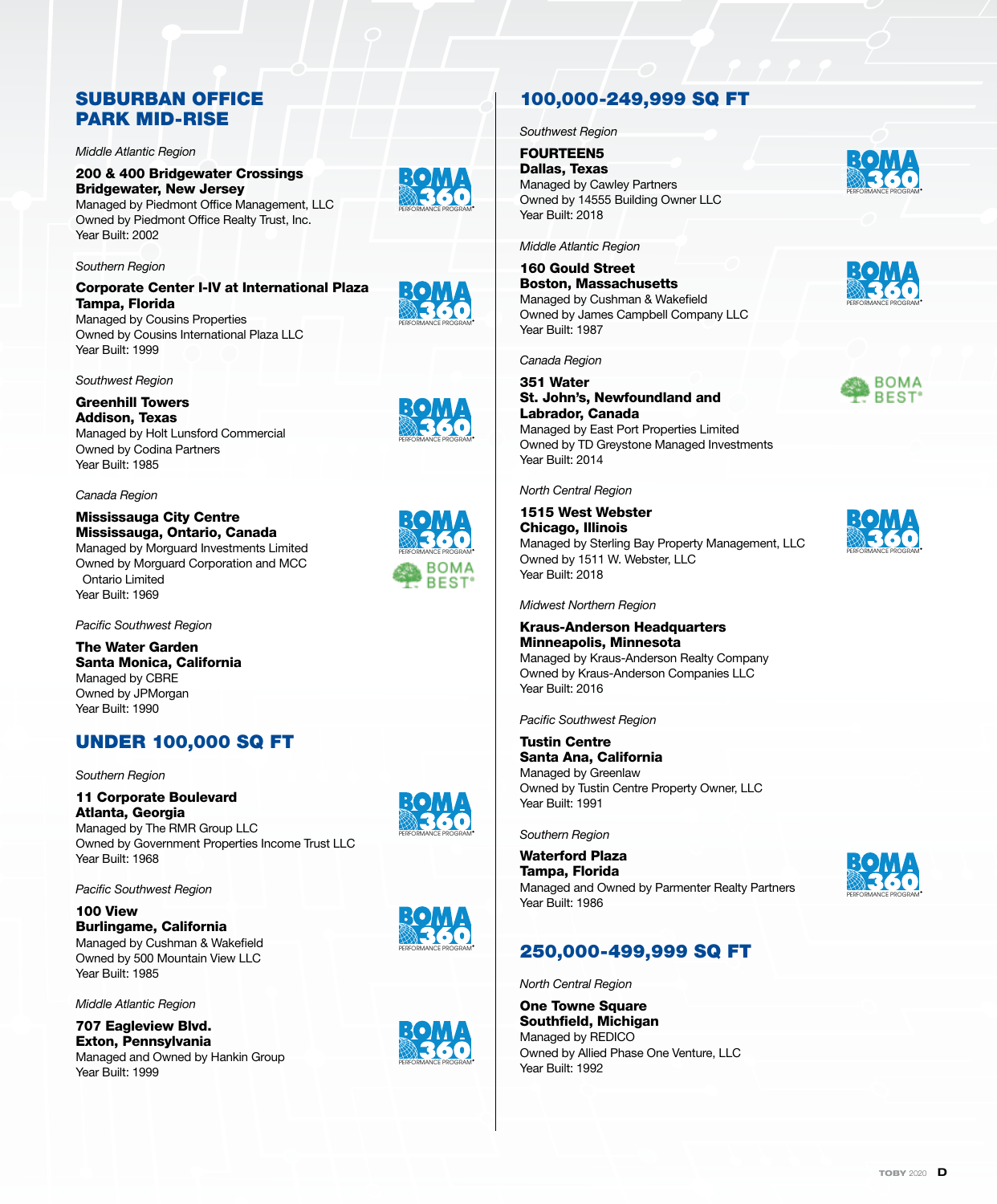*Canada Region*

95 St. Clair Avenue West Toronto, Ontario, Canada Managed by Colliers International Owned by Desjardins Financial Security Life Assurance Company Year Built: 1967

*Middle Atlantic Region*

125 Summer Street Boston, Massachusetts Managed by Oxford Properties Group Owned by OPG 125 Summer Owner (DE) LLC Year Built: 1989

*Pacific Southwest Region*

801 Tower Los Angeles, California Managed by Transwestern Commercial Services Owned by Barings Year Built: 1992

*Southwest Region*

Amegy Tower Houston, Texas Managed by Hines Interests Limited Partnership Owned by ZB, N.A., d/b/a Amegy Bank Year Built: 2016

*Midwest Northern Region*

Crescent Ridge Corporate Center I Minnetonka, Minnesota Managed by Cushman & Wakefield

Owned by Property Reserve, Inc. Year Built: 1999

*Southern Region*

Hock Plaza Durham, North Carolina Managed by Hines Owned by Harrison Street Real Estate Year Built: 2003

*Pacific Northwest Region*

Skyline Tower Bellevue, Washington Managed and Owned by Kilroy Realty Corporation Year Built: 1983





PERFORMANCE PROGRAM

PERFORMANCE PROGRAM



*Canada Region*

25 York Street Toronto, Ontario, Canada Managed by Menkes Property Management Services Ltd. Owned by Menkes Union Tower Inc. Year Built: 2009



*Middle Atlantic Region*

225 Franklin Street Boston, Massachusetts Managed and Owned by Oxford Properties Group Year Built: 1966

*Pacific Southwest Region*

333 Bush Street San Francisco, California Managed by Tishman Speyer Owned by 333 Bush L.L.C. Year Built: 1986

*North Central Region*

401 North Michigan Chicago, Illinois Managed by Zeller Management Corporation Owned by W-Z NMA Holdings VIII, LP and Invesco Real Estate Year Built: 1964

*Midwest Northern Region*

LaSalle Plaza Minneapolis, Minnesota Managed by Zeller Realty Group Owned by Zeller-800 LaSalle Avenue LLC Year Built: 1991

*Southwest Region*

McKinney & Olive

Dallas, Texas Managed by Crescent Property Services Owned by Institutional Investors Advised by J.P. Morgan Asset Management Year Built: 2016

*Southern Region*

Promenade Atlanta, Georgia Managed and Owned by Cousins Properties Incorporated Year Built: 1990

*Pacific Northwest Region*

West 8th Seattle, Washington Managed by CBRE Owned by RAR2-West 8th, LLC Year Built: 2009